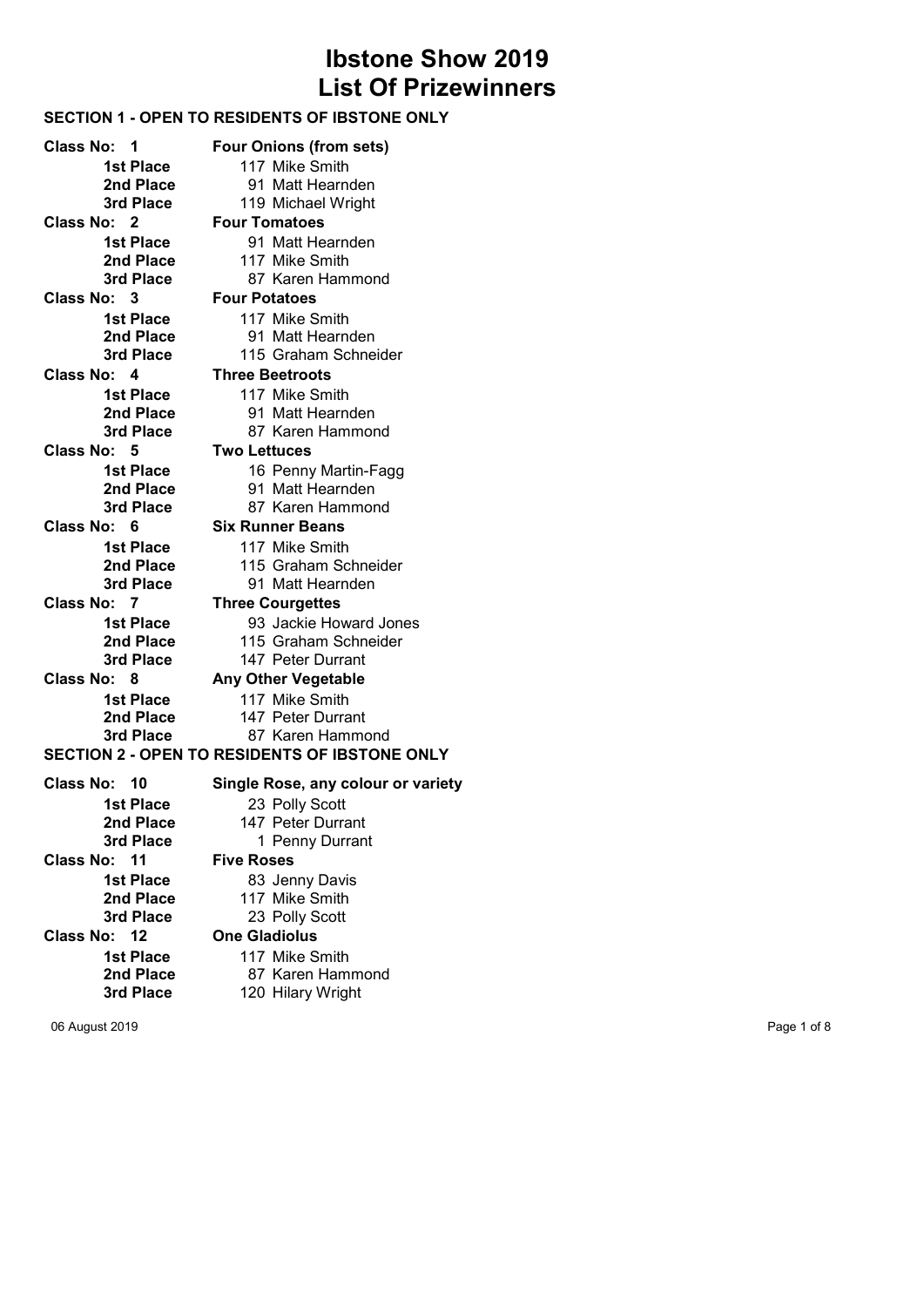Class No: 13 Pot Plant, floral or foliage only 1st Place 23 Polly Scott **2nd Place** 1 Penny Durrant<br> **3rd Place** 147 Peter Durrant 147 Peter Durrant Class No: 14 Largest sunflower 1st Place 91 Matt Hearnden **2nd Place** 117 Mike Smith<br> **3rd Place** 87 Karen Ham 87 Karen Hammond Class No: 15 Minature floral arrangement, max.width 100mm 1st Place 1 Penny Durrant 2nd Place 23 Polly Scott 3rd Place 147 Peter Durrant Class No: 16 Table Floral Arrangement to be viewed all round, space allowed 600mm 1st Place 23 Polly Scott 2nd Place 87 Karen Hammond Class No: 17 Container of Mixed Flowers, cut from garden 1st Place 120 Hilary Wright 2nd Place 87 Karen Hammond 3rd Place 93 Jackie Howard Jones SECTION 3 - OPEN VEGETABLE CLASSES Class No: 18 Collection of any four kinds of vegetables max.plan size 600mm x 750mm 1st Place 104 Mark Mcintyre 2nd Place 106 Philip McIntyre 3rd Place 85 Jo Dudley Class No: 19 Five Onions (from seed) 1st Place 7 Patrick Davey 2nd Place 91 Matt Hearnden Class No: 20 Five Onions (from sets) 1st Place 111 Peter Pusey 2nd Place 146 Victoria Wooldridge 3rd Place 107 Shane McIntyre Class No: 22 Ten Runner Beans 1st Place 91 Matt Hearnden 2nd Place 107 Shane McIntyre 3rd Place 84 Jane Dewhirst Class No: 23 Two Marrows **1st Place** 106 Philip McIntyre<br> **2nd Place** 11 M Fernandes 11 M Fernandes 3rd Place 91 Matt Hearnden Class No: 24 Ten Pods of Peas 1st Place 7 Patrick Davey 2nd Place 104 Mark Mcintyre Class No: 25 Five Tomatoes 1st Place 106 Philip McIntyre Class No: 26 Two Cucumbers **1st Place** 11 M Fernandes<br> **2nd Place** 106 Philip McIntvr 106 Philip McIntyre 3rd Place 91 Matt Hearnden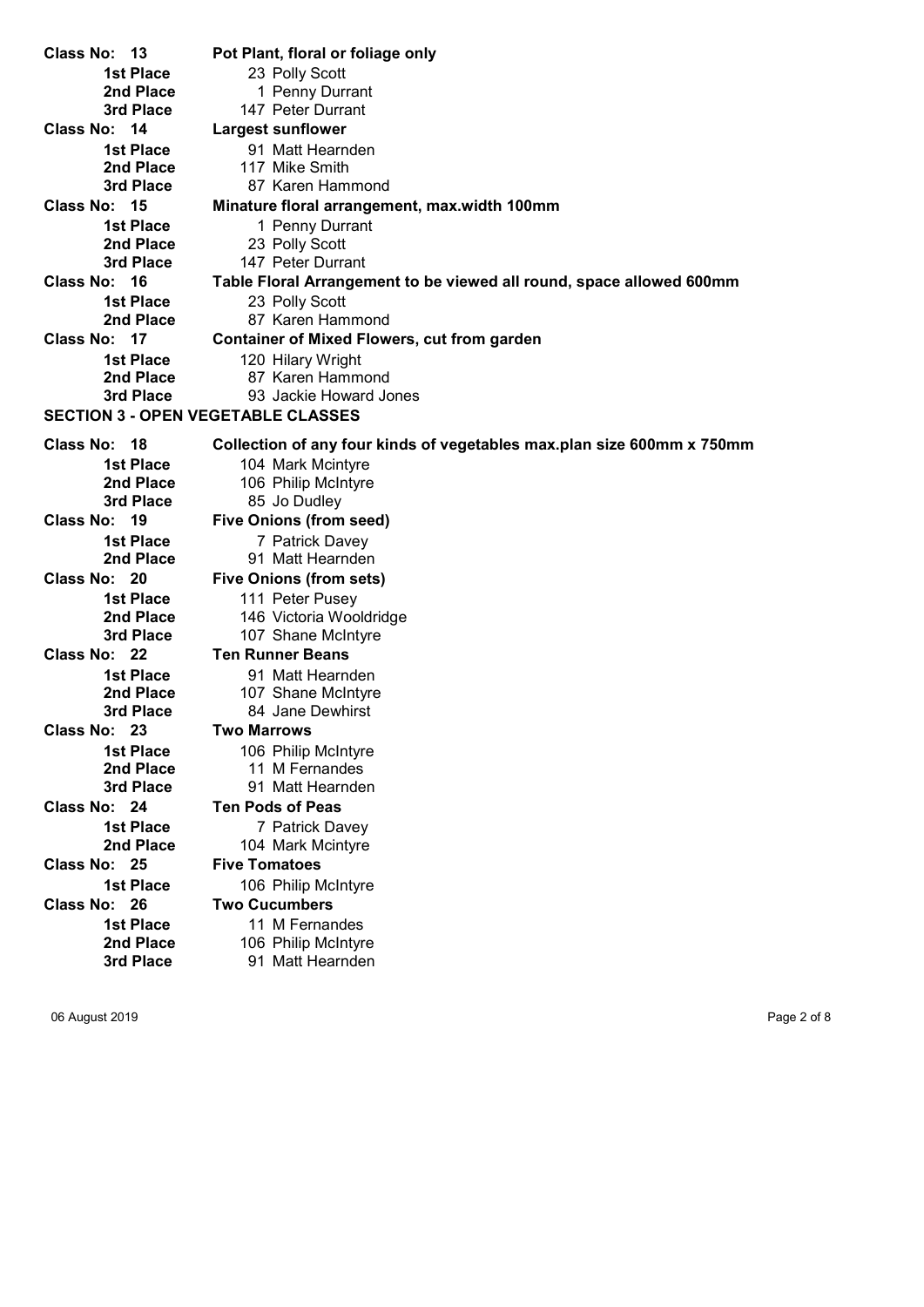Class No: 27 Five Potatoes, white, of any shape 1st Place 85 Jo Dudley **2nd Place** 4 Bernard Carter<br> **3rd Place** 7 Patrick Davev 7 Patrick Davey Class No: 28 Five Potatoes, coloured, of any shape 1st Place 4 Bernard Carter 2nd Place 104 Mark Mcintyre<br>
3rd Place 85 Jo Dudley 85 Jo Dudley Class No: 29 Five Carrots, tops trimmed and tied approx. 7.5cm. 1st Place 106 Philip McIntyre 2nd Place 4 Bernard Carter 3rd Place 107 Shane McIntyre Class No: 30 Three Beetroots 1st Place 4 Bernard Carter 2nd Place 107 Shane McIntyre<br>
22 Alison Pitcher<br>
22 Alison Pitcher 22 Alison Pitcher Class No: 32 Ten Cherry Tomatoes 1st Place 11 M Fernandes 2nd Place 4 Bernard Carter 3rd Place 85 Jo Dudley Class No: 33 Three Courgettes 1st Place 73 Liz Booker **2nd Place** 85 Jo Dudley<br> **3rd Place** 93 Jackie Hov 93 Jackie Howard Jones Class No: 34 Any Other Vegetable 1st Place 22 Alison Pitcher 2nd Place 106 Philip McIntyre 3rd Place 104 Mark Mcintyre Class No: 35 Plate of Soft Fruit (not mixed) 1st Place 106 Philip McIntyre SECTION 4 - OPEN FLOWER CLASSES Class No: 36 Five Roses 1st Place 4 Bernard Carter 2nd Place 22 Alison Pitcher 3rd Place 1 Penny Durrant Class No: 37 Single Rose, any colour or variety 1st Place 4 Bernard Carter 2nd Place 104 Mark Mcintyre 3rd Place 106 Philip McIntyre Class No: 38 Five Dahlias up to 115mm diameter 1st Place 86 Keith Gambriel 2nd Place 4 Bernard Carter 3rd Place 7 Patrick Davey

Class No: 39 Three Dahlias over 115mm diameter 1st Place 86 Keith Gambriel 2nd Place 4 Bernard Carter 3rd Place 7 Patrick Davey

06 August 2019 Page 3 of 8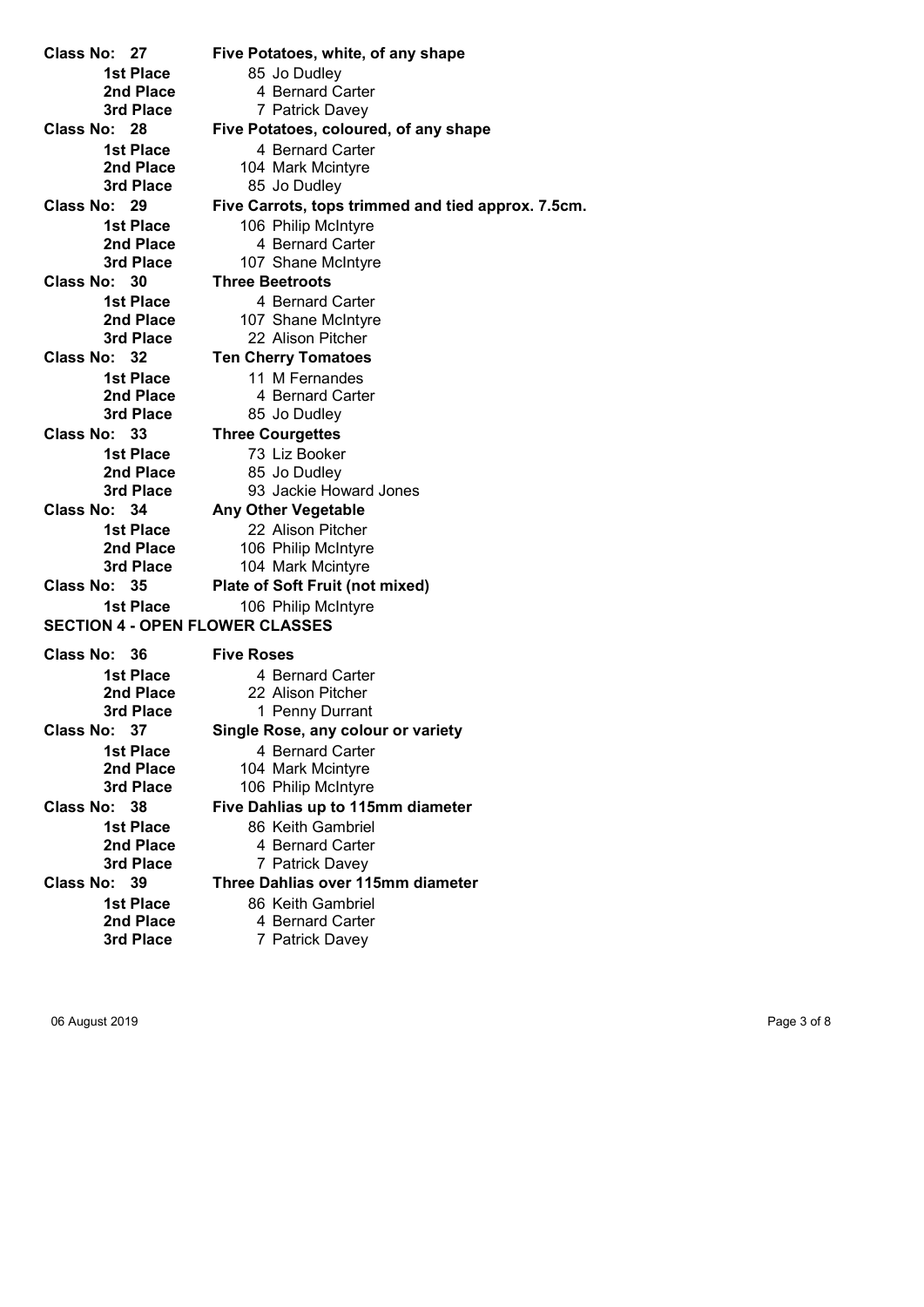Class No: 40 Ten Sweet Peas 1st Place 74 Victoria Leedham **2nd Place** 1 Penny Durrant<br> **3rd Place** 147 Peter Durrant 147 Peter Durrant Class No: 41 Three Gladioli 1st Place 111 Peter Pusey 2nd Place 80 Roger Beattie<br>3rd Place 147 Peter Durrant 147 Peter Durrant Class No: 42 Pot Plant, floral or foliage only 1st Place 80 Roger Beattie 2nd Place 23 Polly Scott 3rd Place 11 M Fernandes Class No: 43 One cactus 1st Place 21 Costas Papathanasiou **2nd Place** 8 Tony Farr<br> **3rd Place** 85 Jo Dudley 85 Jo Dudley Class No: 44 One succulent 1st Place 8 Tony Farr 2nd Place 85 Jo Dudley 3rd Place 23 Polly Scott Class No: 45 Floral arrangement front facing max. width 600mm. 1st Place 23 Polly Scott 2nd Place 72 Madeleine Newitt Class No: 46 Five pansies 1st Place 23 Polly Scott<br>
2nd Place 2nd 117 Mike Smith 117 Mike Smith 3rd Place 85 Jo Dudley Class No: 47 Container of mixed flowers cut from the garden 1st Place 11 M Fernandes **2nd Place** 4 Bernard Carter<br>
3rd Place 146 Victoria Wooldr 146 Victoria Wooldridge Class No: 48 Hanging Basket max. diameter 350mm. (Vegetables/flowers) 1st Place 147 Peter Durrant 2nd Place 11 M Fernandes 3rd Place 10 Allan Fernandes SECTION 5 - DOMESTIC CLASSES Class No: 49 Victoria Jam Sandwich 1st Place 98 Toby Long 2nd Place 11 M Fernandes 3rd Place 72 Madeleine Newitt Class No: 50 Five Shortbread Pieces 1st Place 11 M Fernandes **2nd Place** 98 Toby Long<br>
3rd Place 72 Madeleine 72 Madeleine Newitt Class No: 51 Five Flapjacks 1st Place 11 M Fernandes 2nd Place 98 Toby Long 3rd Place 72 Madeleine Newitt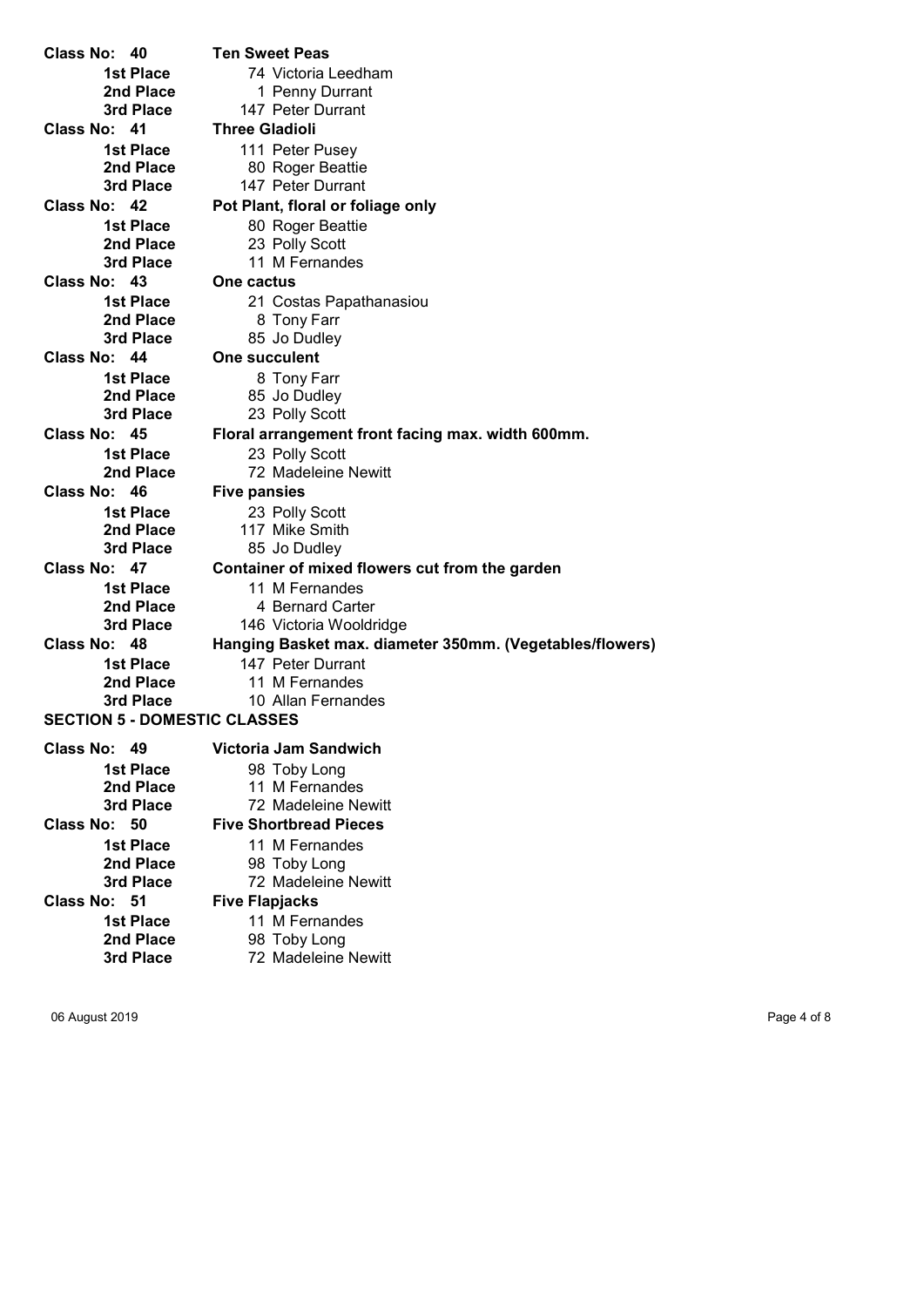Class No: 52 1 Jar Marmalade 1st Place 98 Toby Long 2nd Place 4 Bernard Carter Class No: 53 1 Jar Jelly **1st Place** 98 Toby Long<br> **2nd Place** 85 Jo Dudley Class No: 54 1 Jar Strawberry Jam Class No: 57 Chocolate Cake Class No: 58 Fruit Cake Class No: 59 Five Fruit Scones Class No: 60 Five Jam Tarts SECTION 6 - HANDICRAFT CLASSES

1st Place 104 Mark Mcintyre 2nd Place 81 Sue Cooper 3rd Place 98 Toby Long Class No: 55 I Jar Jam (Other than Strawberry) 1st Place 98 Toby Long **2nd Place** 73 Liz Booker<br> **3rd Place** 4 Bernard Ca 4 Bernard Carter Class No: 56 Five Chocolate Brownies 1st Place 98 Toby Long 2nd Place 100 Samantha Longshaw<br>
3rd Place 72 Madeleine Newitt 72 Madeleine Newitt 1st Place 11 M Fernandes 2nd Place 98 Toby Long 3rd Place 6 Victoria Cooper 1st Place 114 Marion Salmon 2nd Place 98 Toby Long 1st Place 11 M Fernandes 2nd Place 1 Penny Durrant 3rd Place 82 Dermot Cumiskey 1st Place 11 M Fernandes 2nd Place 98 Toby Long Class No: 61 Jar of Chutney or Piccalilli 1st Place 98 Toby Long Class No: 62 Six Chicken Eggs (one colour) - displayed on a plate 1st Place 183 Phillida Olliver 2nd Place 107 Shane McIntyre **3rd Place** 113 Diana Richards Class No: 63 Patchwork/Quilted Article (hand/machine sewn) 1st Place 110 Lyn Pusey 2nd Place 1 Penny Durrant Class No: 64 Knitted or Crocheted Article 1st Place 100 Samantha Longshaw **2nd Place** 73 Liz Booker<br> **3rd Place** 85 Jo Dudley 85 Jo Dudley Class No: 65 Machine Sewn Article 1st Place 110 Lyn Pusey

85 Jo Dudley

06 August 2019 Page 5 of 8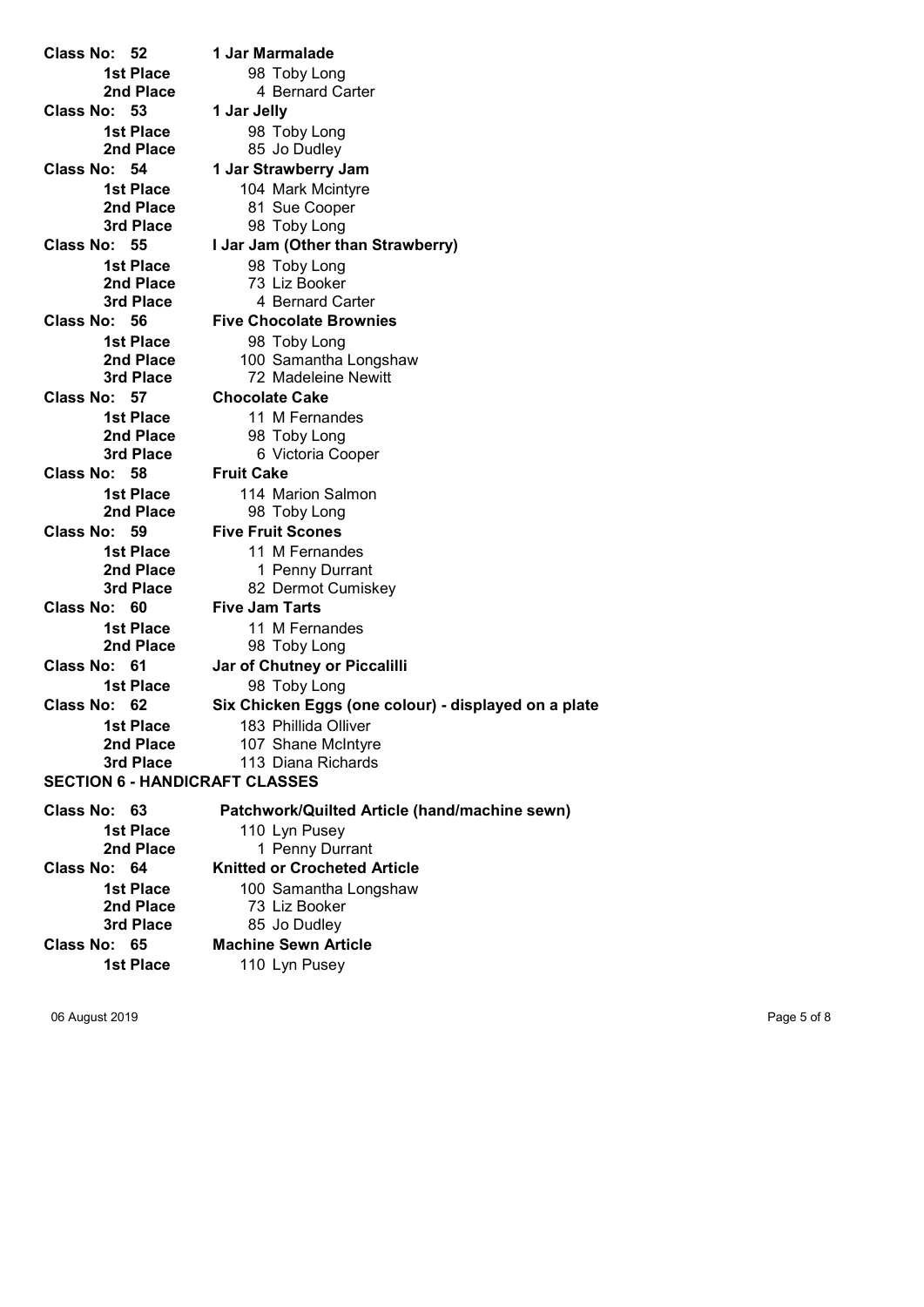Class No: 67 Handsewn Article (including stitched picture) 1st Place 110 Lyn Pusey 2nd Place 72 Madeleine Newitt<br>
3rd Place 720 Hilary Wright 120 Hilary Wright Class No: 69 Any other Handicraft Item 1st Place 4 Bernard Carter SECTION 7 - ART CLASSES Class No: 71 Painting, any subject, watercolour 1st Place 3 Robert James Bryant **2nd Place** 12 Sarah Heeps<br> **3rd Place** 88 Sue Hammor 88 Sue Hammond Class No: 72 Painting, any subject, acrylic/oils 1st Place 13 Trisa Lambourne 2nd Place 191 Xana Mason 3rd Place 17 Jean Mash Class No: 73 Still Life Painting or Drawing 1st Place 12 Sarah Heeps 2nd Place 72 Madeleine Newitt 3rd Place 191 Xana Mason SECTION 8 - PHOTOGRAPHIC CLASSES Class No: 75 Portrait 1st Place 5 Arthur Coleman-Cross 2nd Place 9 Sue Ferber 3rd Place 2 Ian Blaylock Class No: 76 Animal **1st Place** 108 Peter Pheby<br> **2nd Place** 9 Sue Ferber **2nd Place** 9 Sue Ferber<br> **3rd Place** 113 Diana Richa 113 Diana Richards Class No: 77 Landscape 1st Place 79 Keith Barnett **2nd Place** 2 Ian Blaylock 3rd Place 108 Peter Pheby Class No: 78 Sea or Water View 1st Place 108 Peter Pheby 2nd Place 77 Edith Barnett<br>3rd Place 9 Sue Ferber 9 Sue Ferber Class No: 79 A Photograph Taken in Ibstone 1st Place 96 Louise Long 2nd Place 9 Sue Ferber 3rd Place 98 Toby Long Class No: 80 Nature Study other than an animal **1st Place** 9 Sue Ferber<br> **2nd Place** 99 Chris Longs **2nd Place** 99 Chris Longshaw<br> **3rd Place** 77 Edith Barnett 77 Edith Barnett Class No: 81 My Favourite Holiday Photograph 1st Place 98 Toby Long 2nd Place 112 Amanda Pugh 2nd Place 77 Edith Barnett

06 August 2019 **Page 6 of 8**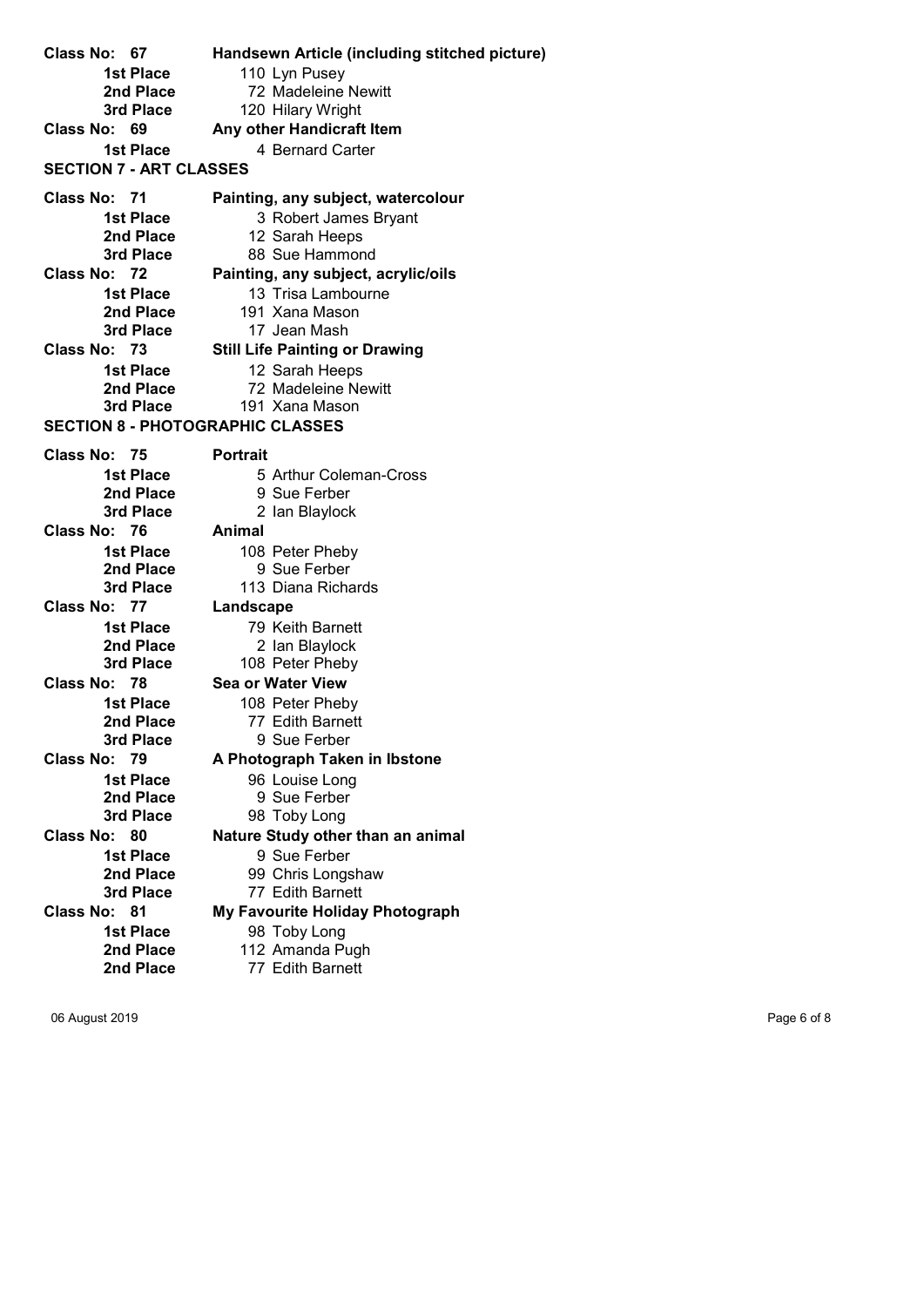| Class No: 82                          | Pet - under 14s only                                                        |  |
|---------------------------------------|-----------------------------------------------------------------------------|--|
| 1st Place                             | 101 Thomas Longshaw                                                         |  |
| Class No: 84                          | Any Other Subject - under 14s only                                          |  |
| 1st Place                             | 101 Thomas Longshaw                                                         |  |
| Class No: 85                          | Any Subject - Children under 10 years                                       |  |
| 1st Place                             | 101 Thomas Longshaw                                                         |  |
| <b>SECTION 9 - WINE CLASSES</b>       |                                                                             |  |
| Class No: 86                          | Miniature Bottle of Spirit Based Liqueur (other than Sloe Gin or Raspberry  |  |
| 1st Place                             | 22 Alison Pitcher                                                           |  |
| 2nd Place                             | 98 Toby Long                                                                |  |
| 3rd Place                             | 117 Mike Smith                                                              |  |
| Class No: 87                          | <b>Miniature Bottle of Sloe Gin</b>                                         |  |
| 1st Place                             | 92 Sophie Hearnden                                                          |  |
| 2nd Place                             | 98 Toby Long                                                                |  |
| 2nd Place                             | 73 Liz Booker                                                               |  |
| Class No: 88                          | <b>Miniature Bottle of Raspberry Vodka</b>                                  |  |
| 1st Place                             | 92 Sophie Hearnden                                                          |  |
| 2nd Place                             | 117 Mike Smith                                                              |  |
| 3rd Place                             | 98 Toby Long                                                                |  |
| Class No: 89                          | <b>Bottle of Cordial</b>                                                    |  |
| 1st Place                             | 85 Jo Dudley                                                                |  |
| <b>SECTION 10 - CHILDRENS CLASSES</b> |                                                                             |  |
| Class No: 90                          | A4 painting/collage (under 5s only)                                         |  |
| 1st Place                             | 94 Clarence Long                                                            |  |
| Class No: 91                          | A4 painting/collage of Bluebell Wood (5-9 years old)                        |  |
| 1st Place                             | 50 Ayrton Randall                                                           |  |
| 2nd Place                             | 39 Mya Wakely                                                               |  |
| 3rd Place                             | 53 Tallulah Todd                                                            |  |
| Class No: 92                          | Garden Flowers in an unusual container (5-9 years old)                      |  |
| 1st Place                             | 105 Nicole Mcintyre                                                         |  |
| Class No: 94                          | Book markfor yourfavourite book (5 cm x 20 cm) (5-9 years old)              |  |
| 1st Place                             | 31 Chloe Sullivan                                                           |  |
| 2nd Place                             | 129 Harry Broxup                                                            |  |
| 3rd Place                             | 138 Noah Mujuru                                                             |  |
| Class No: 95                          | I made it myself from recycled materials (10-14 years old)                  |  |
| <b>1st Place</b>                      | 155 Dylan Hopkins                                                           |  |
| 2nd Place                             | 176 William Longshaw                                                        |  |
| 3rd Place                             | 180 Fabio D-Andre-Baily                                                     |  |
| Class No: 96                          | Five Cheese Straws (10-14 years old)                                        |  |
| <b>1st Place</b>                      | 95 Evangeline Long                                                          |  |
| 2nd Place                             | 97 Reggie Long                                                              |  |
| Class No: 97                          | A4 self portrait (10-14 years old)                                          |  |
| <b>1st Place</b>                      | 103 Ffion Marshall                                                          |  |
| 2nd Place                             | 158 Freya Gardiner                                                          |  |
| 3rd Place                             | 174 Sam Whylie                                                              |  |
| Class No: 98                          | A4 Computer designed poster for the Ibstone Show and Fete (10-14 years old) |  |
| <b>1st Place</b>                      | 95 Evangeline Long                                                          |  |
| 2nd Place                             | 97 Reggie Long                                                              |  |